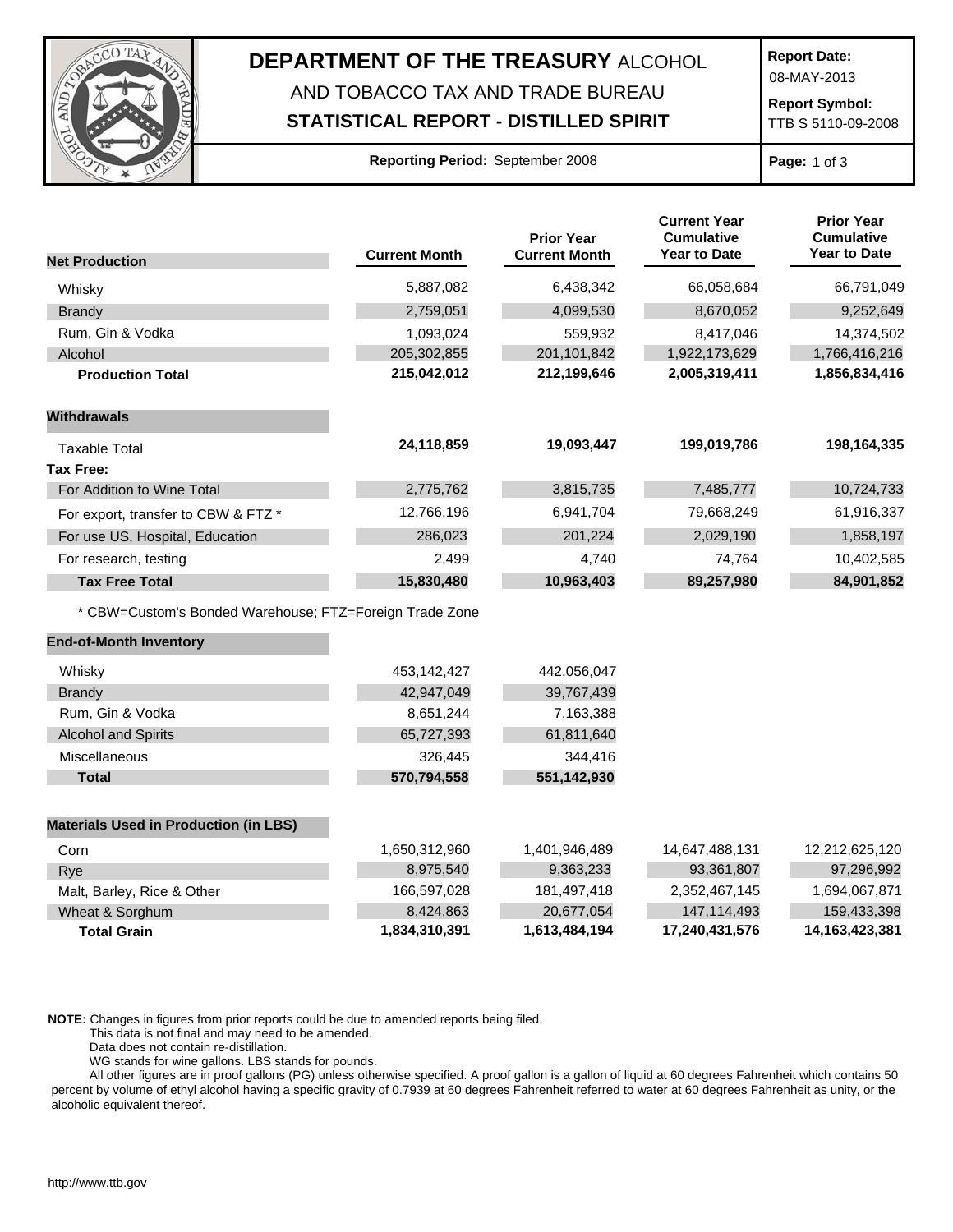## **STATISTICAL REPORT - DISTILLED SPIRIT** TTB S 5110-09-2008 **Page: 2 of 3**

| <b>Bottled For Domestic Use (in WG)</b>         | <b>Current Month</b> | <b>Prior Year</b><br><b>Current Month</b> | <b>Current Year</b><br><b>Cumulative</b><br><b>Year to Date</b> | <b>Prior Year</b><br><b>Cumulative</b><br><b>Year to Date</b> |
|-------------------------------------------------|----------------------|-------------------------------------------|-----------------------------------------------------------------|---------------------------------------------------------------|
| Whisky                                          | 7,348,557            | 6,064,361                                 | 53,873,960                                                      | 50,448,477                                                    |
| <b>Brandy</b>                                   | 1,969,714            | 574,164                                   | 12,456,501                                                      | 10,382,517                                                    |
| Imported Rum: Puerto Rican                      | 2,869,386            | 2,554,548                                 | 23,878,003                                                      | 24,785,140                                                    |
| Virgin Islands                                  | 703,784              | 673,026                                   | 6,198,867                                                       | 5,843,503                                                     |
| Others                                          | 327,637              | 223,700                                   | 2,571,014                                                       | 3,712,811                                                     |
| Gin                                             | 1,478,411            | 1,231,371                                 | 12,549,592                                                      | 12,304,513                                                    |
| Vodka                                           | 8,668,523            | 7,519,221                                 | 74,373,248                                                      | 68,912,611                                                    |
| Cordials                                        | 4,477,738            | 4,457,068                                 | 39,730,213                                                      | 45,979,645                                                    |
| Cocktails                                       | 1,013,039            | 294,832                                   | 6,606,960                                                       | 4,085,866                                                     |
| Tequila                                         | 1,226,576            | 1,200,391                                 | 12,773,006                                                      | 13,666,659                                                    |
| Alcohol, Neutral Spirits & Miscellaneous        | 850,272              | 582,431                                   | 5,278,627                                                       | 7,262,970                                                     |
| <b>Non-Whisky Total</b>                         | 23,585,080           | 19,310,752                                | 196,416,031                                                     | 196,936,235                                                   |
| <b>Total Whisky &amp; Non-Whisky</b>            | 30,933,637           | 25,375,113                                | 250,289,991                                                     | 247,384,712                                                   |
| <b>Bottled in Bond for Domestic Use (in WG)</b> |                      |                                           |                                                                 |                                                               |
| Total                                           | 28,039               | 14,594                                    | 175,221                                                         | 214,151                                                       |
| <b>Bottled for Export (in WG)</b>               |                      |                                           |                                                                 |                                                               |
| Whisky                                          | 1,571,987            | 1,723,241                                 | 16,148,067                                                      | 15,741,602                                                    |
| Brandy, Cordials, Cocktails & Miscellaneous     | 201,379              | 175,389                                   | 1,924,740                                                       | 1,393,635                                                     |
| Rum, Gin, Vodka, Tequila & Alcohol              | 225,306              | 224,333                                   | 1,830,769                                                       | 1,661,913                                                     |
| <b>Total</b>                                    | 1,998,672            | 2,122,963                                 | 19,903,576                                                      | 18,797,150                                                    |
| <b>Grand Total</b>                              | 32,960,348           | 27,512,670                                | 270,368,788                                                     | 266,396,013                                                   |
| <b>Spirits Dumped to Processing</b>             |                      |                                           |                                                                 |                                                               |
| Alcohol and Neutral Spirits                     | 8,499,703            | 8,399,200                                 | 74,130,486                                                      | 70,436,600                                                    |
| Imported Whisky                                 | 2,098,498            | 2,189,588                                 | 19,267,245                                                      | 17,970,571                                                    |
| Domestic Whisky                                 | 5,599,573            | 5,174,080                                 | 45,321,535                                                      | 45,756,177                                                    |
| <b>Brandy</b>                                   | 1,233,118            | 514,720                                   | 11,201,797                                                      | 11,168,182                                                    |
| Imported Rum: Puerto Rican                      | 2,002,992            | 1,808,104                                 | 18,206,005                                                      | 18,746,074                                                    |
| Virgin Islands                                  | 727,618              | 593,797                                   | 5,828,490                                                       | 5,439,606                                                     |
| <b>Others</b>                                   | 403,627              | 306,960                                   | 3,049,976                                                       | 3,158,003                                                     |
| Gin                                             | 1,488,298            | 827,615                                   | 12,224,576                                                      | 10,368,352                                                    |
| Vodka                                           | 1,249,030            | 569,751                                   | 8,031,431                                                       | 7,215,670                                                     |
| Cordials, Cocktails & Miscellaneous             | 568,192              | 653,512                                   | 5,119,104                                                       | 6,200,866                                                     |
| Tequila                                         | 1,284,813            | 1,372,399                                 | 12,623,185                                                      | 13,808,665                                                    |
| <b>Total</b>                                    | 25, 155, 462         | 22,409,726                                | 215,003,830                                                     | 210,268,766                                                   |
| <b>Other Ingredients Mixed with Spirits</b>     |                      |                                           |                                                                 |                                                               |
| Wine                                            | 943,317              | 575,872                                   | 9,357,680                                                       | 8,479,112                                                     |
| <b>Alcohol Flavoring Materials</b>              | 287,082              | 229,942                                   | 2,508,899                                                       | 2,295,207                                                     |

**NOTE:** Changes in figures from prior reports could be due to amended reports being filed.

This data is not final and may need to be amended.

Data does not contain re-distillation.

WG stands for wine gallons. LBS stands for pounds.

All other figures are in proof gallons (PG) unless otherwise specified. A proof gallon is a gallon of liquid at 60 degrees Fahrenheit which contains 50 percent by volume of ethyl alcohol having a specific gravity of 0.7939 at 60 degrees Fahrenheit referred to water at 60 degrees Fahrenheit as unity, or the alcoholic equivalent thereof.